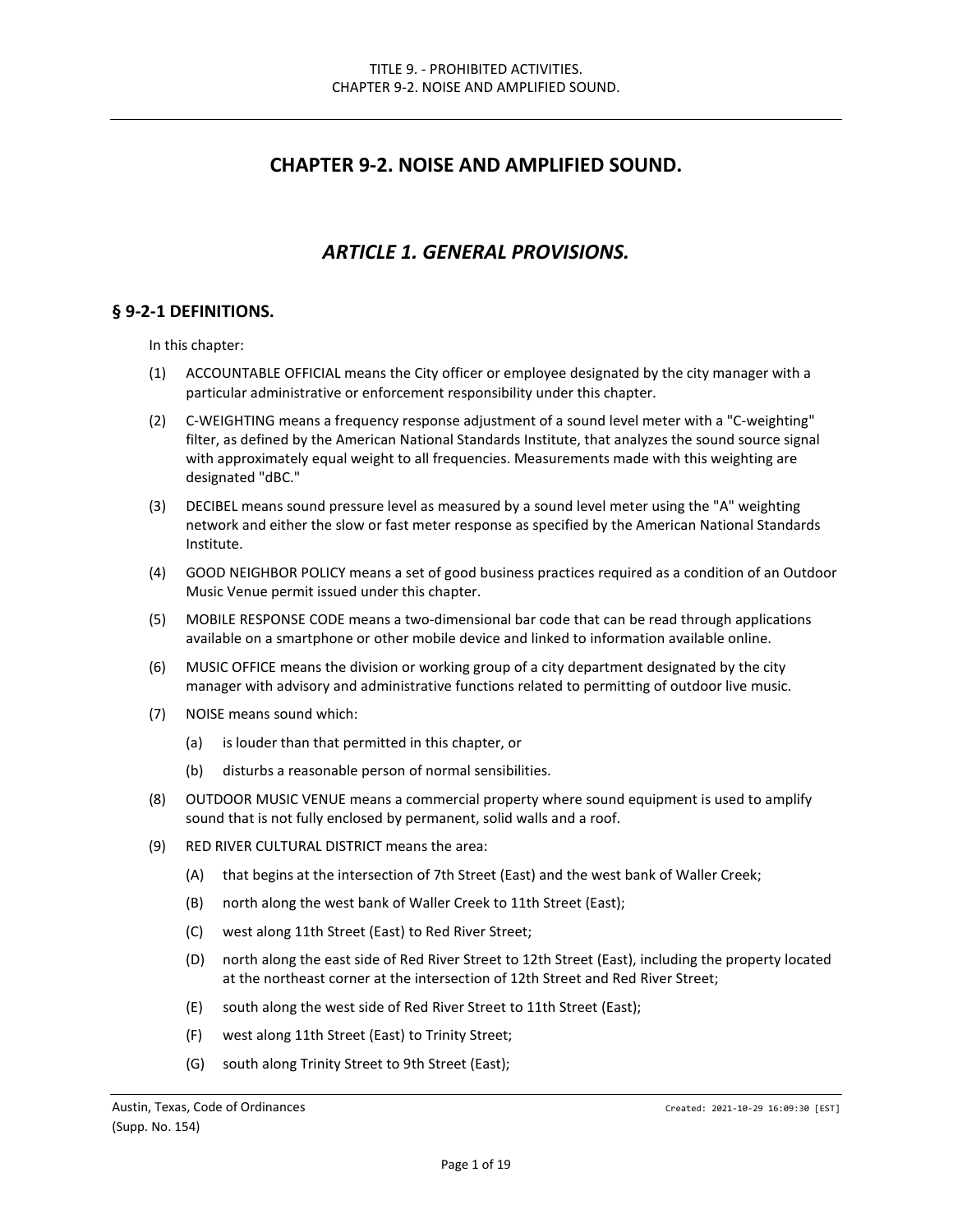- (H) east along 9th Street (East) to Neches Street;
- (I) south along Neches Street to 7th Street (East); and
- (J) east along 7th Street (East) to the west bank of Waller Creek, the place of beginning.
- (10) RESPONSIBLE PARTY means a sound engineer, audio professional, or other person authorized to make decisions regarding the use of sound equipment permitted under this chapter.
- (11) SIXTH STREET DISTRICT means the area:
	- (a) that begins at the intersection of IH-35 and Fifth Street (East);
	- (b) north along IH-35 to the intersection of Seventh Street (East);
	- (c) west along Seventh Street (East) to Congress Avenue;
	- (d) south along Congress Avenue to Fifth Street (East);
	- (e) east along Fifth Street (East) to IH-35, the place of beginning.
- (12) SOUND EQUIPMENT means a loud speaker, public address system, amplification system, or other sound producing device.
- (13) SOUND IMPACT PLAN means a plan required in connection with approval of an Outdoor Music Venue permit under Section 9-2-39 (*Outdoor Music Venue Permit*).
- (14) SPECIAL EVENTS OFFICE means the division or working group of a city department designated by the city manager with planning, coordinating, and overseeing special events requiring city approval.
- (15) SPRING FESTIVAL SEASON means Friday of the second week in March through Sunday during the third week of March, unless the city manager designates an alternate ten-day period for a particular year.
- (16) TEMPORARY CHANGE OF USE PERMIT means a permit issued by the building or fire code official to authorize a temporary increase in occupancy levels allowed by applicable technical codes for a property or structure.
- (17) TEMPORARY EVENT IMPACT PLAN means a plan required in connection with approval of a temporary event permit under Section 9-2-52 (*Temporary Event Impact Plan*).
- (18) TEMPORARY USE PERMIT means a permit issued by the Planning and Development Review Department under Chapter 25-2, Article 6 (*Temporary Uses*) to authorize a temporary activity not otherwise allowed as a principal or accessory use in a base zoning district.
- (19) WAREHOUSE DISTRICT means the area:
	- (a) that begins at the intersection of Congress Avenue and Cesar Chavez Street;
	- (b) north along Congress Avenue to Fifth Street (West);
	- (c) west along Fifth Street (West) to Guadalupe Street;
	- (d) south along Guadalupe Street to Cesar Chavez Street; and
	- (e) east along Cesar Chavez Street to Congress Avenue, the place of beginning.
- (20) WATERCRAFT means a boat or other structure designed to float on water, and includes a barge, marina, or similar floating object.

Source: 1992 Code Section 10-5-1; Ord. 031023-13; Ord. 031211-11; Ord. 20090312-017; Ord. 20090226-028; Ord. 20091105-026; Ord. 20110210-029; Ord. 20110609-039; Ord. 20111215-055; Ord. 20130822-033;Ord. No. 20141106-021, Pt. 1, 11-17-14; Ord. No.20180426-008, Pt. 2, 5-7-18.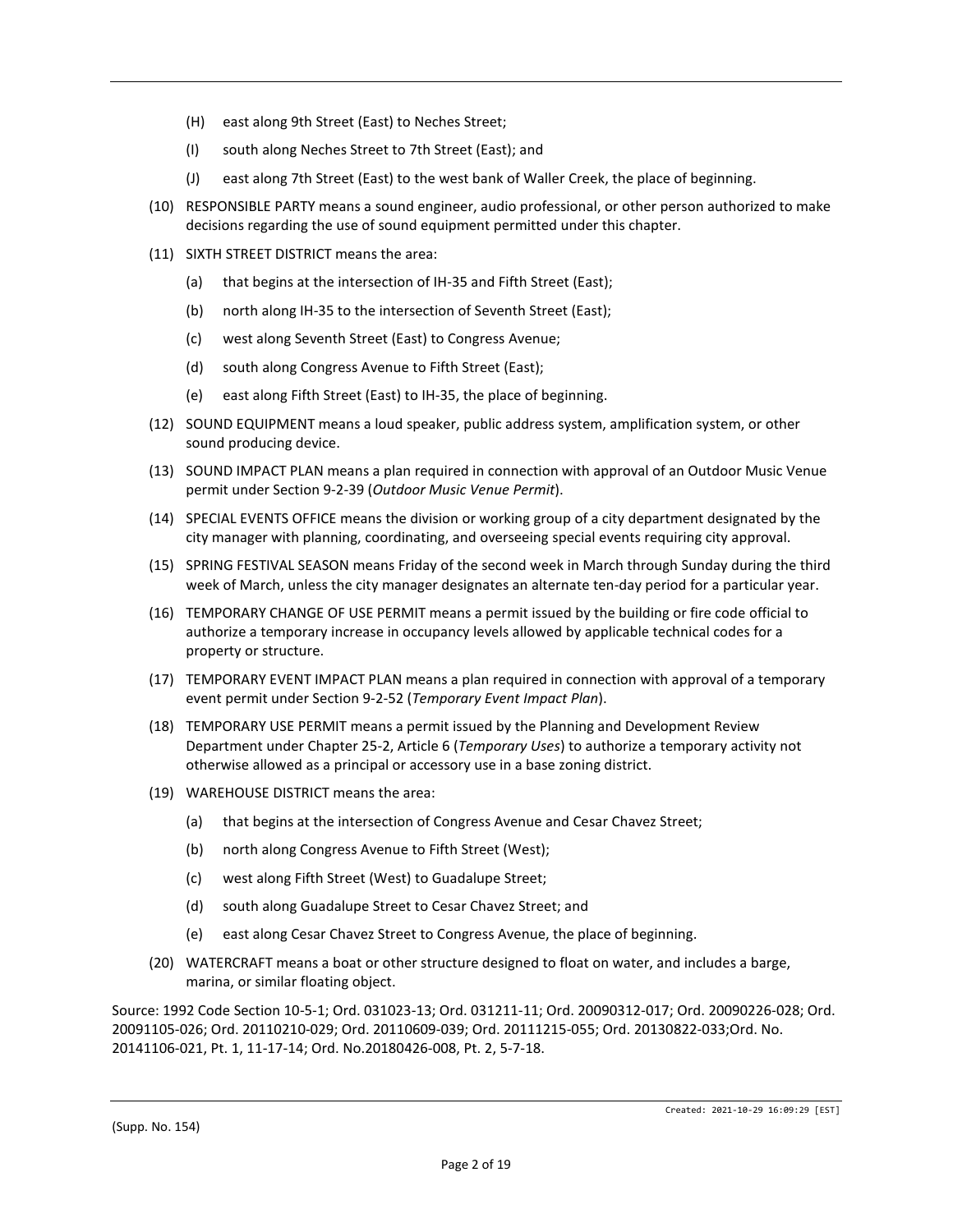## **§ 9-2-2 APPLICABILITY.**

- (A) This chapter does not apply to:
	- (1) an employee of a governmental entity engaged in the employee's official duty;
	- (2) a person at a stadium or ball-park during a sports event;
	- (3) a person at an authorized parade or street event;
	- (4) a person operating a bell for a religious activity;
	- (5) a person operating an emergency vehicle; or
	- (6) a person operating an audible warning device on a vehicle or train as required by state law.
- (B) This article does not apply to a person issued a permit that authorizes the use of sound equipment.

Source: 1992 Code Section 10-5-2; Ord. 031023-13; Ord. 031211-11.

#### **§ 9-2-3 GENERAL RESTRICTIONS.**

- (A) A person may not:
	- (1) use or permit the use of sound equipment at a business in excess of the decibel limits prescribed by this chapter;
	- (2) make noise or play a musical instrument audible to an adjacent business or residence between 10:30 p.m. and 7:00 a.m.;
	- (3) operate a machine that separates, gathers, grades, loads, or unloads sand, rock, or gravel within 600 feet of a residence, church, hospital, hotel, or motel between 7:00 p.m. and 6:00 a.m., except for the installation of concrete as authorized under Section 9-2-21 (*Permit for Concrete Installation During Non-Peak Hour Periods*);
	- (4) use or authorize or allow the use of a vehicle, equipment, attachment, or device associated with a vehicle, for cold hold, refrigeration, or freezing of any consumable food or beverage product, including water in any form such as consumer ice or ice used to refrigerate food or beverage, between 7 p.m. and 6 a.m. if noise or sound originating from the vehicle or any associated equipment (such as an engine or generator, equipment, attachment, trailer or device) is audible or causes vibration at a residence;
	- (5) operate sound equipment in a vehicle audible or causing a vibration 30 feet from the equipment; or
	- (6) operate sound equipment in a watercraft audible or causing a vibration 100 feet from the equipment.
- (B) It is an affirmative defense to a violation of this section that:
	- (1) the audible sound or vibration occurred when the vehicle or associated equipment or device was being actively loaded, unloaded, or serviced in a manner that complied with all applicable codes, ordinances, and regulations;
	- (2) the audible sound or vibration:
		- (a) occurred when the use of the vehicle or associated equipment or device occurred for a period of 48 hours or less on or adjacent to the premises of a business licensed by the health authority to prepare, serve, or sell consumable food or beverage items; and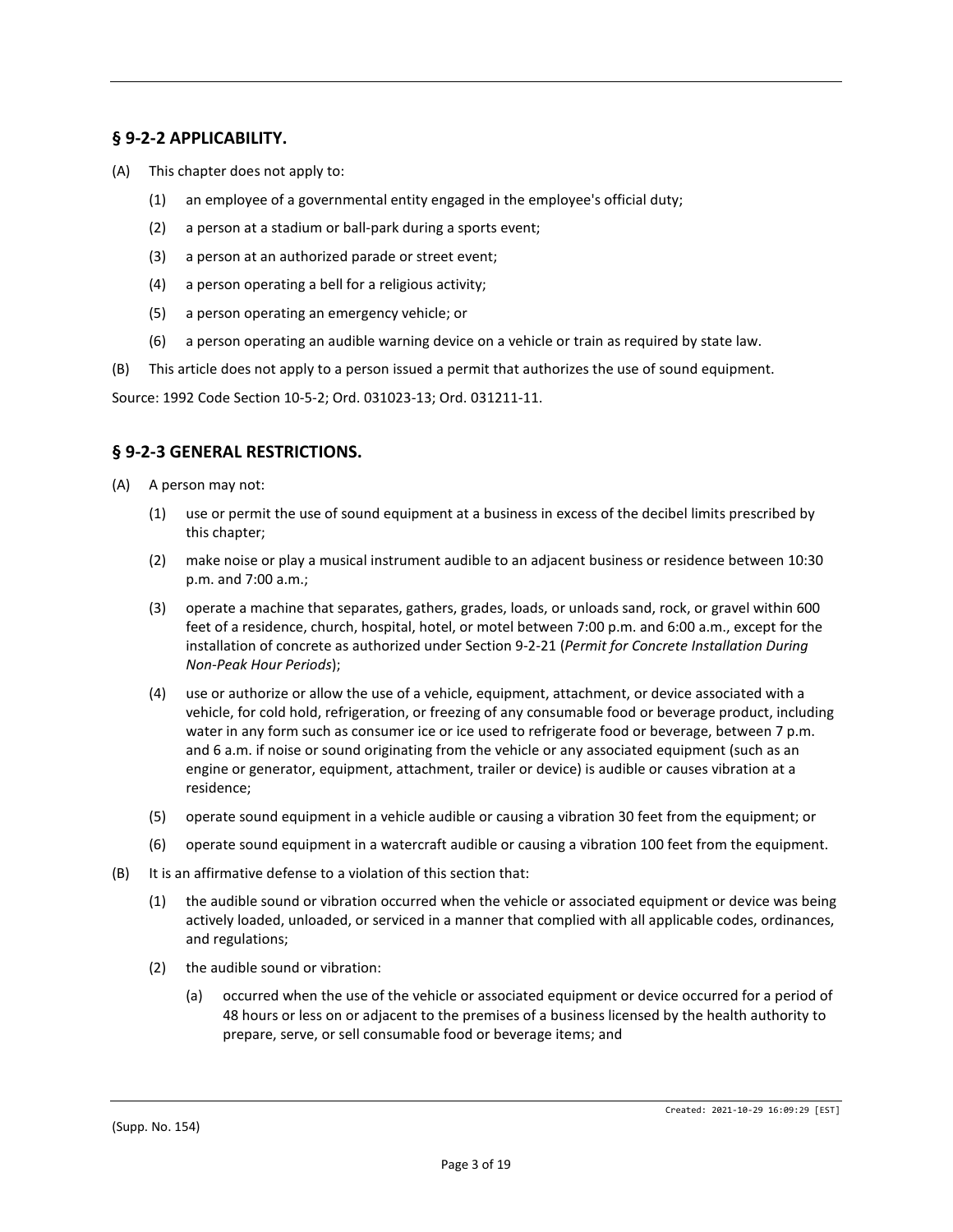- (b) that the use was the minimum necessary for the licensee to achieve or maintain temporary cold hold, refrigeration, or freezing of potential hazardous food products because of a documented emergency at the licensed premises, such as an equipment or utility failure or malfunction that prevented or compromised the compliant operation of equipment necessary for food safety; or
- (3) at least 48 hours in advance of the alleged conduct:
	- (a) the person charged obtained consent to the noise or vibration, as described in this chapter, from at least one adult resident of each affected dwelling unit located on a property within 600 feet of the location where vibration or sound was apparent; and
	- (b) the consent was provided in writing, on a form approved by the City.
- (C) The City Manager may authorize a department to adopt rules under § 1-2 (*Adoption of Rules*) to implement, administer, enforce, or comply with Chapter 9-2.
- (D) Violation of Chapter 9-2 or any rule adopted under § 1-2 pursuant to Chapter 9-2 is a violation of City Code, chargeable as a Class C misdemeanor by a fine upon conviction not to exceed \$500. Proof of a culpable mental state is expressly waived.

Source: 1992 Code Section 10-5-3; Ord. 031023-13; Ord. 031211-11; Ord. 20080618-036; Ord. 20091105-026; Ord. 20110609-039; Ord. 20111215-055.

## **§ 9-2-4 RESTRICTION ON DECIBEL LEVEL.**

A person may not operate sound equipment at a business that produces sound:

- (1) in excess of 85 decibels between 10:00 a.m. and 2:00 a.m., as measured at the property line of the business; or
- (2) is audible at the property line of the business between 2:00 a.m. and 10:00 a.m.

Source: 1992 Code Section 10-5-4; Ord. 031023-13; Ord. 031211-11.

#### **§ 9-2-5 RESTRICTION ON USE OF SOUND EQUIPMENT IN A RESIDENTIAL AREA.**

- (A) This section applies to property zoned as residential under Section 25-2-32(B) (*Zoning Districts and Map Codes*).
- (B) A person may not use sound equipment that produces sound audible beyond the property line of a residence in a residential area between 10:00 p.m. and 10:00 a.m.
- (C) A person may not use sound equipment audible beyond the property line of a residence in a residential area that produces sound in excess of 75 decibels.

Source: 1992 Code Section 10-5-5; Ord. 031023-13; Ord. 031211-11.

# *ARTICLE 2. PERMITTING AND OPERATIONAL REQUIREMENTS.*

*Division 1. General Provisions*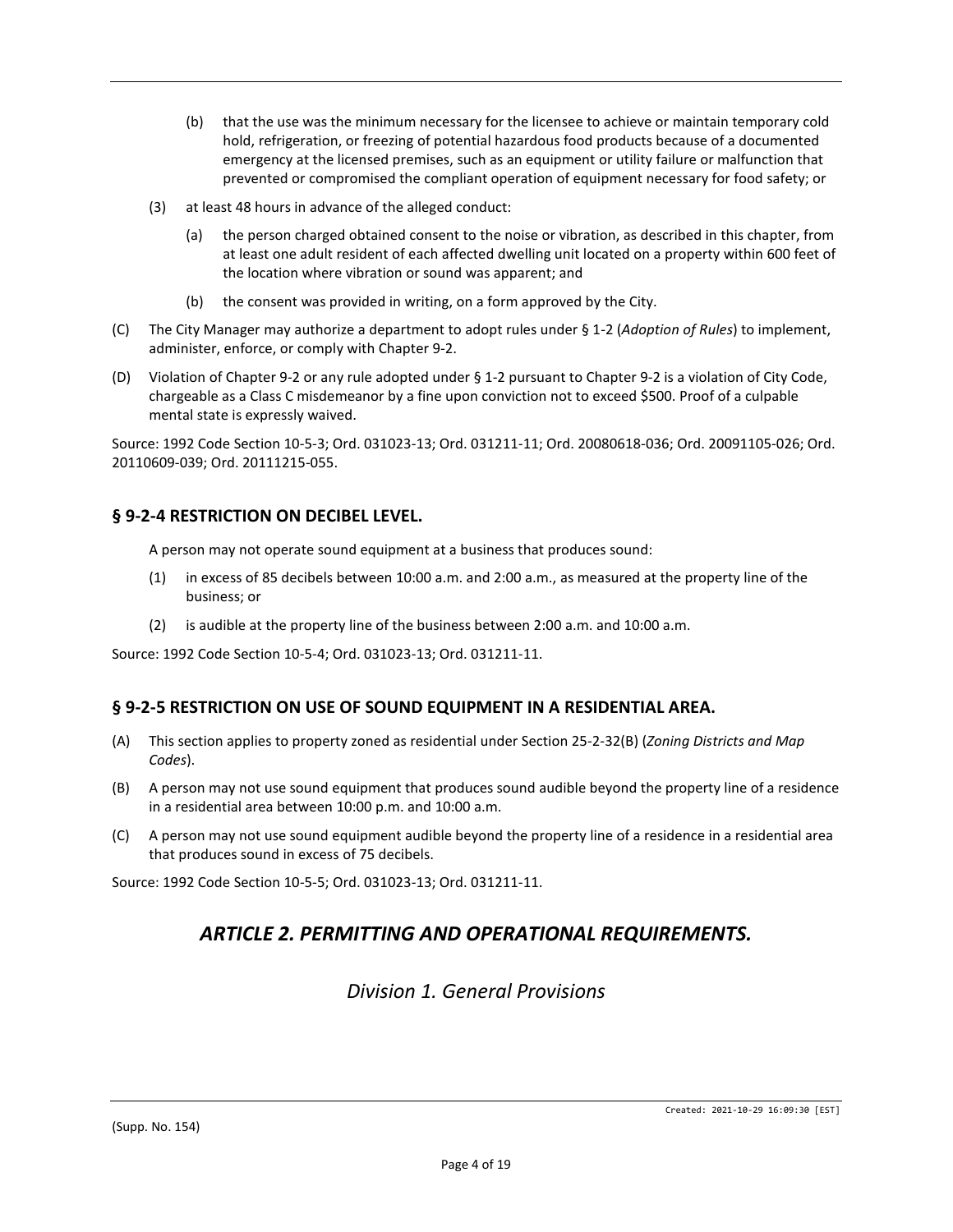## **§ 9-2-11 PERMIT REQUIRED.**

A person must obtain a permit to:

- (1) operate sound equipment audible to the public as prescribed by this article, Chapter 8-1, Article 4 (*Restrictions on Amplified Sound*), and Section 14-8-34 (*Permit Required for the Use of Sound Equipment*); or
- (2) deliver, finish, place, or pour concrete between 7:00 p.m. and 6:00 a.m. in the Central Business District (CBD) base zoning district at property located within 600 feet of a residence, church, hospital, hotel, or motel.

Source: Ord. 20110210-029.

#### **§ 9-2-12 APPLICATION REQUIREMENTS.**

- (A) A person seeking a permit to operate sound equipment must complete and file a written application for a permit with the accountable official on a form approved by the accountable official and pay the application fee established by ordinance.
- (B) In addition to any other information required by this chapter, an application for a sound amplification permit must include:
	- (1) the name, address, and telephone number of the applicant;
	- (2) the address or a description of the location of the property where the sound equipment will be used;
	- (3) the time during which the sound equipment will be used;
	- (4) an application fee, if required by separate ordinance; and
	- (5) a statement that the applicant has obtained a copy of this chapter and related administrative rules and agrees to comply with all applicable requirements.

Source: Ord. 20110210-029.

#### **§ 9-2-13 PERMIT ISSUANCE.**

Except where otherwise provided in this chapter, the accountable official shall issue a permit to a person who submits an application that meets the requirements of this chapter and pays the applicable fee.

Source: Ord. 20110210-029.

#### **§ 9-2-14 RESTRICTIONS ON PERMITS IMPACTING RESIDENTIAL PROPERTIES.**

- (A) The limitations in this section apply to all permits for the use of sound equipment authorized under this chapter.
- (B) The accountable official may not issue a permit for use of sound equipment within 100 feet of property zoned and used as residential, except as authorized under Section 9-2-21 (*Permit for Concrete Installation During Non-Peak Hour Periods*), Chapter 8-1, Article 4 (*Restrictions on Amplified Sound*), or Section 14-8-34 (*Permit Required for the Use of Sound Equipment*).
- (C) The accountable official may issue a permit for use of sound equipment, as authorized by this chapter, for property that is: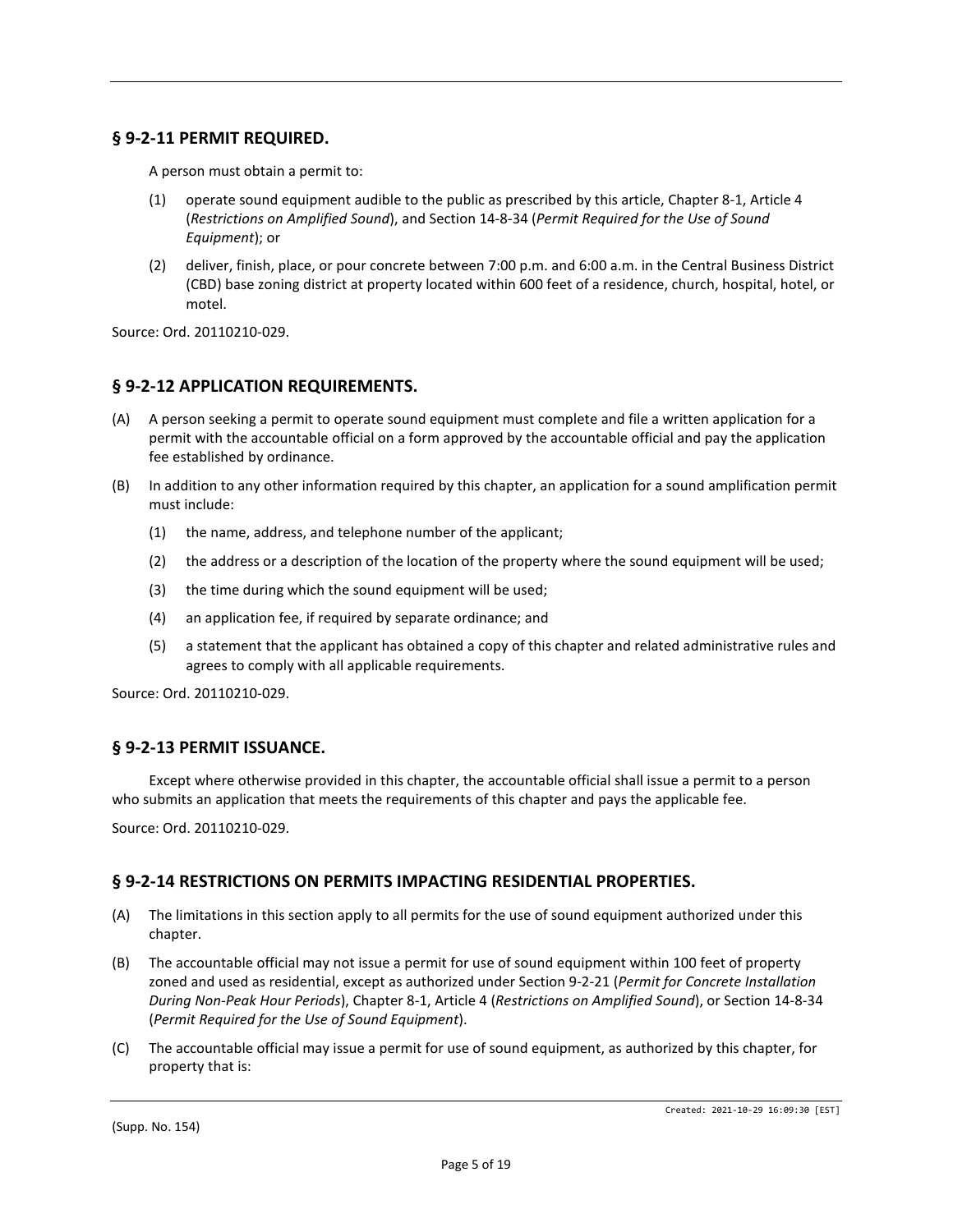- (1) beyond 100 feet but within 600 feet of property that is zoned and used as residential, between:
	- (a) 10:00 a.m. and 8:00 p.m. on Sunday through Thursday;
	- (b) 10:00 a.m. and 10:00 p.m. on Friday or Saturday; or
	- (c) 10:00 a.m. and 10:00 p.m. on Sunday through Thursday and 10:00 a.m. and 12:00 midnight on Friday or Saturday based on the following factors:
		- (i) agreements with owners and tenants of nearby property;
		- (ii) agreements with representatives of affected neighborhood organizations;
		- (iii) the code compliance history of the site; and
		- (iv) public health and safety based on compatibility with adjacent land uses; and
- (2) beyond 600 feet of property that is zoned and used as residential, between 10:00 a.m. and 2:00 a.m.

Source: Ord. 20110210-029; Ord. 20120308-036; Ord. 20121018-024.

## **§ 9-2-15 RESTRICTIONS ON MULTIPLE PERMITS FOR A SINGLE PROPERTY.**

- (A) Except as otherwise provided under Chapter 8-1, Article 4 (*Restrictions on Amplified Sound*) or Section 9-2-21 (*Permit for Concrete Installation During Non-Peak Hour Periods*), the accountable official may not issue more than one sound amplification permit under this chapter for the same site or property within 30 days.
- (B) In calculating the number of days under Subsection (A) of this section, the first day is the day after expiration of the most recent sound amplification permit issued for the property.

Source: Ord. 20110210-029.

## **§ 9-2-16 FEES.**

The city council may establish application and permit fees by separate ordinance.

Source: Ord. 20110210-029.

#### **§ 9-2-17 ADMINISTRATIVE RULES.**

The director may adopt administrative rules to implement the requirements of this chapter with Chapter 2-1 (*Administrative Rules*).

Source: Ord. 20110210-029.

## *Division 2. Non-Music Sound Permits.*

## **§ 9-2-21 PERMIT FOR CONCRETE INSTALLATION DURING NON-PEAK HOUR PERIODS.**

(A) For property located within 600 feet of a residence, church, hospital, hotel, or motel, the director may issue a permit under Subsection (B) authorizing an applicant to deliver, place, or pour concrete during the non-peak hour period of 7:00 p.m. to 6:00 a.m. if: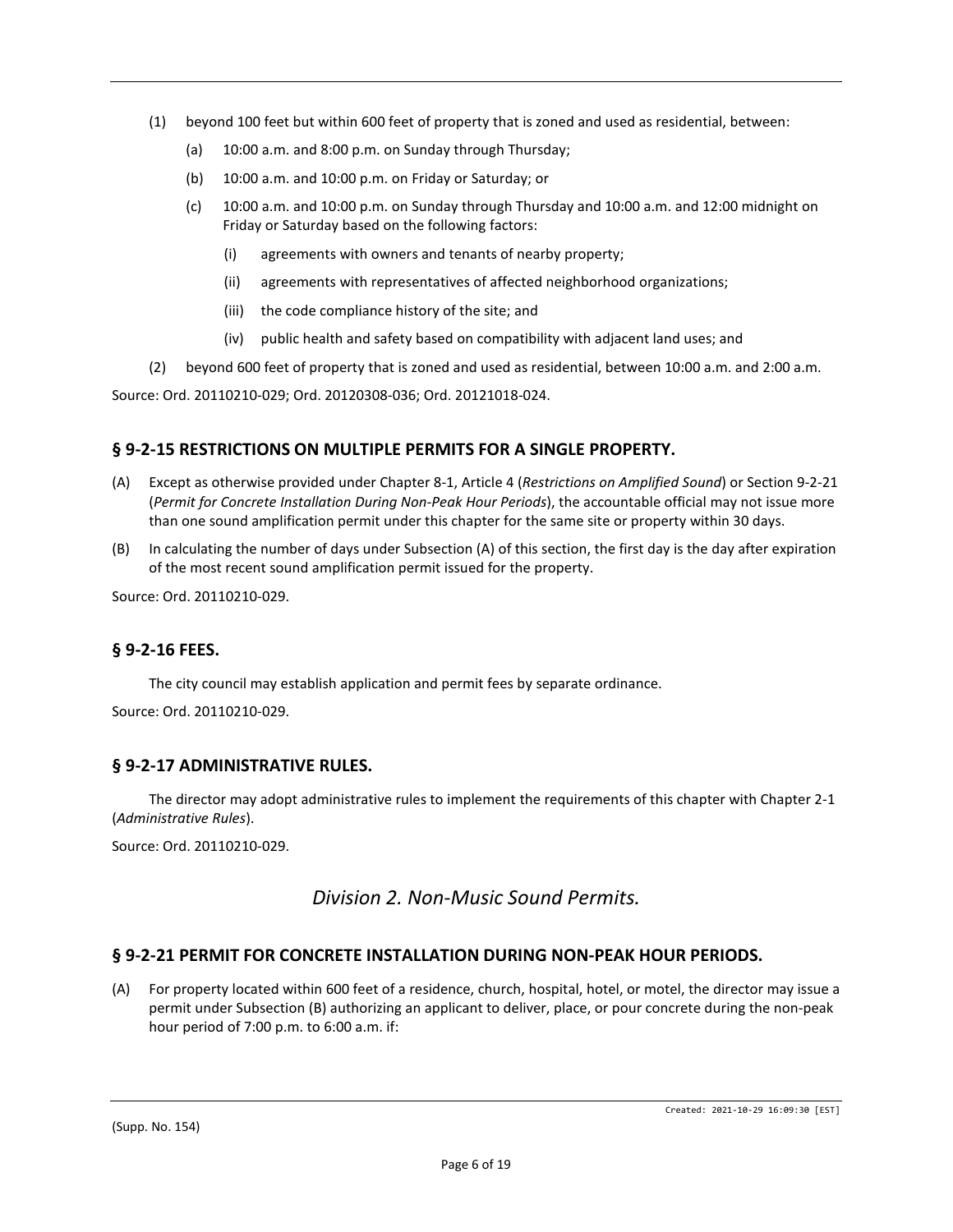- (1) the accountable official determines that the delivery, finishing, placement, or pouring of concrete during non-peak hour periods is in the interest of public health, safety, and welfare, or is justified by urgent necessity; and
- (2) the property is located:
	- (a) within the Downtown Density Bonus area identified in Section 25-2-586(B) (*Downtown Density Bonus Program*); and
	- (b) within one of the following zoning districts:
		- (i) the Central Business District (CBD) base zoning district; or
		- (ii) the Public (P) zoning district.
- (B) The director may issue one of the following permit types for a project if the application meets the general standards in Subsection (A) and complies with the additional restrictions under this subsection, which must be listed as conditions on the permit.
	- (1) Type 1 Non-Peak Hour Permit:
		- (a) Maximum sound level: 83 decibels, unless further restricted by a sound management plan.
		- (b) Permitted days during the week: Everyday.
		- (c) Permitted hours: 7:00 p.m. to 12:00 a.m.
	- (2) Type 2 Non-Peak Hour Permit:
		- (a) Maximum sound level: 78 decibels, unless further restricted by a sound management plan.
		- (b) Permitted days during the week: Everyday.
		- (c) Permitted hours: Midnight to 6:00 a.m.
	- (3) Type 3 Non-Peak Hour Permit:
		- (a) Maximum sound level: Unlimited.
		- (b) Permitted days during the week: Everyday.
		- (c) Permitted hours: 7:00 p.m. to 6:00 a.m.
		- (d) The director may only issue a Type 3 Non-Peak Hour Permit if:
			- (i) a special circumstance exists that requires a continuous pour, such as a mat slab or similar foundation pour that would be inconsistent with a Type 1 or 2 permit; and
			- (ii) the permit application includes a letter from a professional engineer of record for the project confirming that late night pour must be continuous and cannot reasonably be divided into multiple shorter pours.
	- (4) Decibel restrictions for Type 1 and Type 2 permits shall be measured at a distance of 75 feet from the sound source, unless further restricted by a sound management plan.
	- (5) If a neighbor adjacent to a site with an active permit under this section alleges a violation of the applicable decibel limit, the accountable official shall deploy sound monitoring equipment to the site and document whether or not the applicable decibel restriction has been violated. The sound data provided by the sound monitoring equipment shall be available to the public in real time, if possible.
- (C) A permit issued under this section must state the duration during which the authorized activity may occur, which may not exceed 72 hours. An applicant may not hold more than one permit under this section for a single project.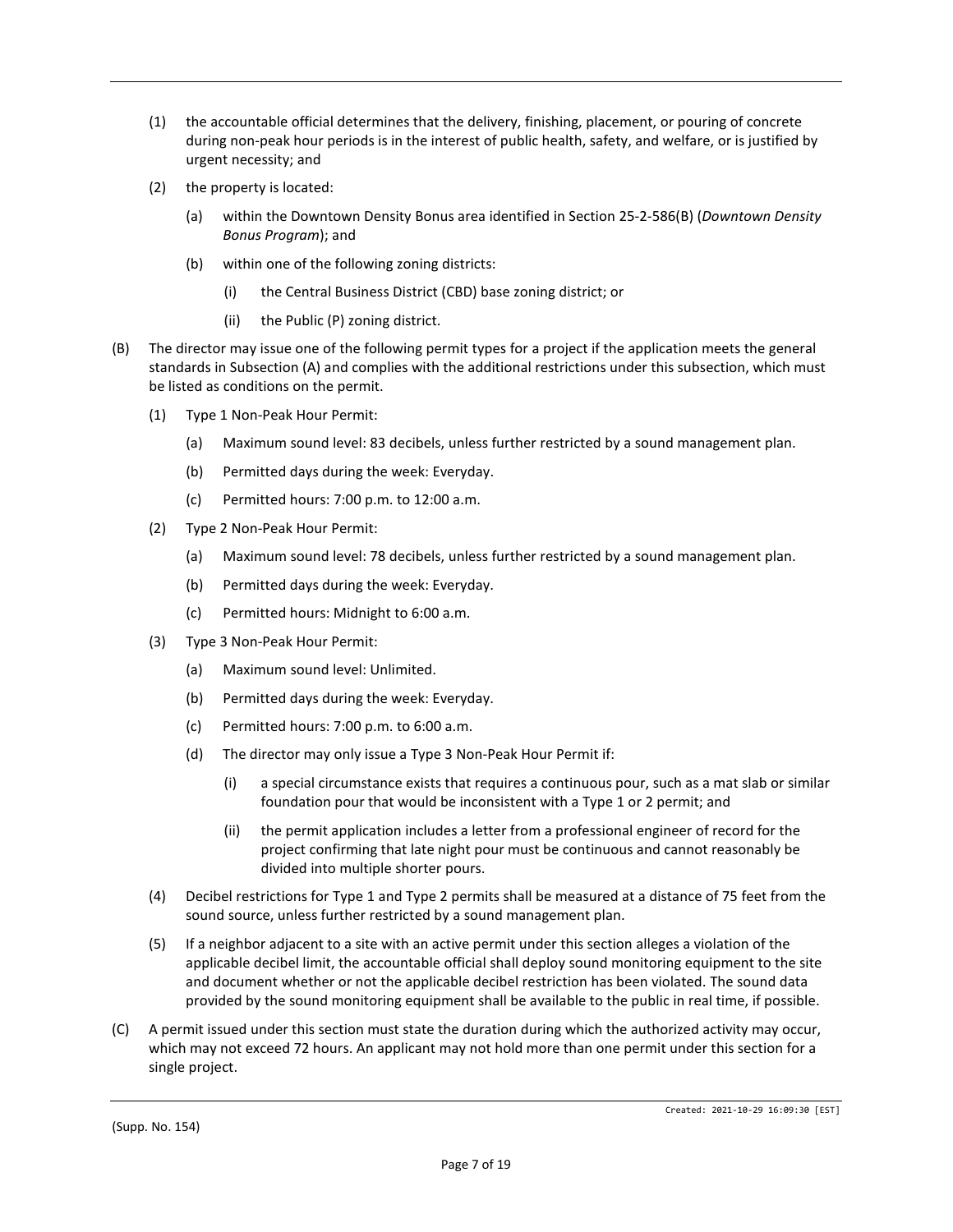- (D) In addition to information required by Section 9-2-12 (*Application Requirements*), an application to deliver, finish, place, or pour concrete during non-peak hour periods under this section must include:
	- (1) the name, address, and telephone number of the applicant;
	- (2) the address or a description of the location of the property where the work will be performed; and
	- (3) the type of permit requested, which must be one of the categories listed in Subsection (B) of this section.
- (E) To mitigate possible impacts and minimize disruptions to adjacent residential, commercial, and civic uses, the applicant is responsible for ensuring that all delivery, placement, or pouring of concrete permitted under this section complies with the requirements of this subsection.
	- (1) Notification of the exact date, time, and duration of non-peak hour activity authorized under Subsection (A), as well as 24-hour contact in formation for the individual with primary responsibility for the project, shall be:
		- (a) provided to city staff and to abutting property owners located next door or across the street;
		- (b) provided to representatives of property owners and residents within 600 feet; and
		- (c) clearly stated on a sign posted on the property at the construction entrance and visible from the street.
	- (2) As a condition to approval of a non-peak hour permit under Subsection (A) of this section, an applicant must comply with a sound and light management plan approved by the accountable official consistent with the requirements of this subsection.
		- (a) A sound and light management plan must identify:
			- (i) where concrete trucks will queue to ensure minimal disruption to adjacent residences, businesses, and civic uses;
			- (ii) where the concrete pump will be located during all phases of construction and provides for an alternate location in the event the accountable official determines that relocating the pump is necessary to minimize disruption to adjacent residential and civic uses;
			- (iii) the location, materials and manner of placement of proposed sound mitigation materials, such as sound baffling, on the property to contain noise from concrete pumps and concrete trucks during high revolutions per minute (RPM) cycles before construction begins; and
			- (iv) the name and cell phone number of the on-site supervisor, who must be on the property during the non-peak hour concrete pour.
		- (b) A sound and light management plan must include provisions that shield after-hour lighting associated with concrete installation from adjacent residential uses.
		- (c) The accountable official may require that a sound and light management plan include additional measures or elements that are reasonably necessary to protect public health and safety and to ensure reasonable expectations of a sound environment that does not prevent sleep.
		- (d) With reasonable notice provided to a permit holder, the accountable official may modify a sound and light management plan for a project under construction to include additional requirements or modifications that are reasonably necessary to address unanticipated changes to the project or impacts on adjacent properties.
- (F) Concrete finishing is permitted from 7:00 p.m. to 6:00 a.m., provided that it does not include delivery, placement, or pouring.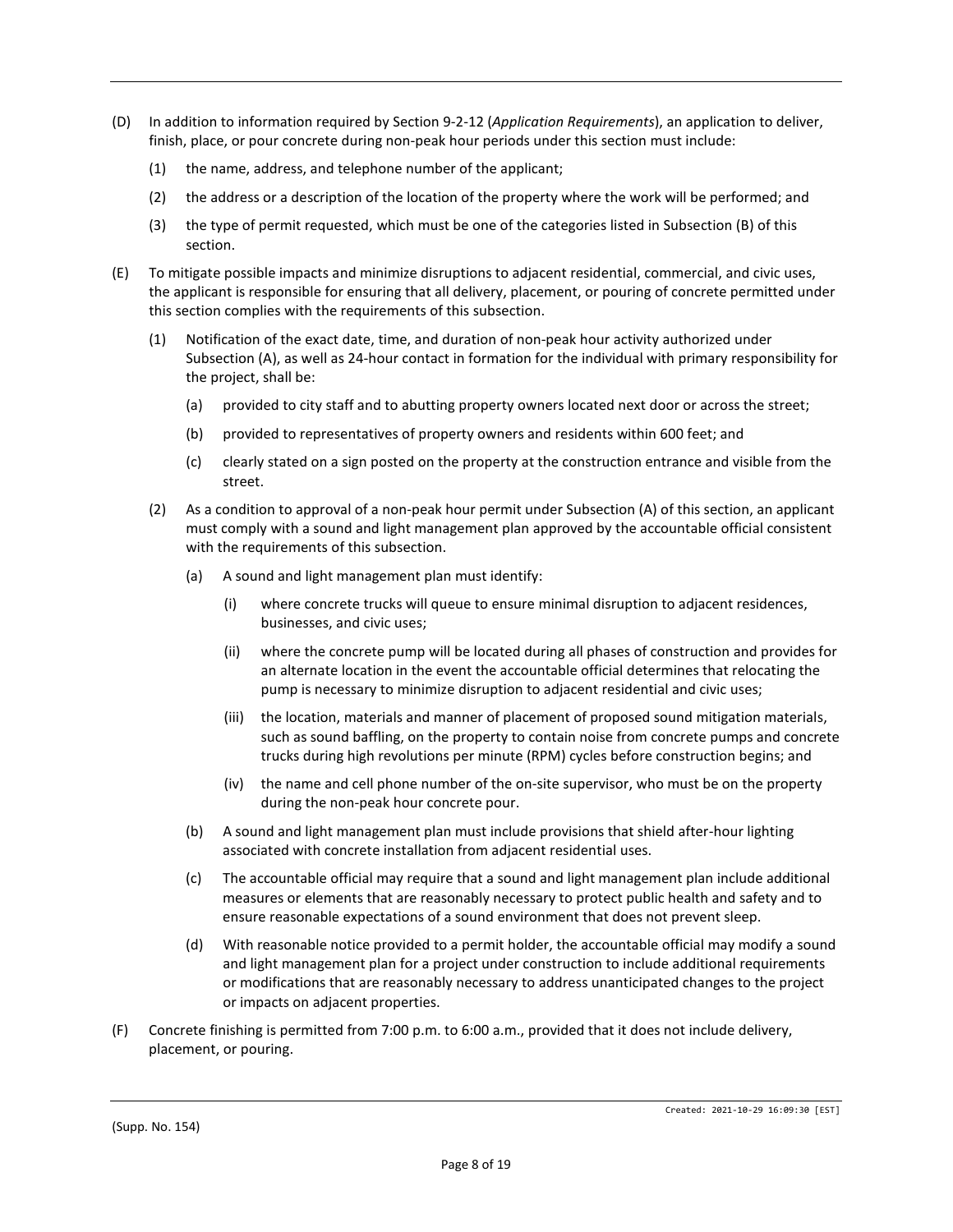- (G) This subsection provides for the denial of non-peak hour concrete pour permits if the accountable official finds that a project has accrued violations of this section or of a sound and light management plan required under this section:
	- (1) if three or more violations occur within a 30-day period, the accountable official shall not issue a new non-peak hour permit under this section for a period of 30 days from the date of the last violation and shall issue a 30-day suspension letter to the applicant;
	- (2) if six or more 30-day suspensions are issued within any 12-month period, the accountable official may not issue any additional non-peak hour permits for the project; and
	- (3) for purposes of Subsection (G)(2), the 12-month period is reset if less than six 30-day suspensions are issued within 12 months from the date of the first non-peak hour permit issued for the project.
- (H) If an application for a building permit was submitted prior to December 1, 2014, the accountable official shall:
	- (1) permit delivery, placement, or pouring of concrete in connection with construction of that building during the non-peak hour period of 7:00 p.m. to 6:00 a.m.; and
	- (2) require a sound and light management plan, as provided in Subsection (D)(2) of this section.

Source: Ord. 20110210-029;Ord. No. 20141120-056, Pt. 1, 12-1-14;Ord. No. 20161110-010, Pt. 1, 11-21-16.

### **§ 9-2-22 PERMIT FOR SOUND EQUIPMENT ON VEHICLE.**

- (A) The accountable official may issue a permit under this section for the use of sound equipment attached to or mounted on a vehicle, provided that the permit is limited to:
	- (1) 10:00 a.m. and 8:00 p.m. on Monday through Saturday; or
	- (2) 12:00 noon and 6:00 p.m. on Sunday.
- (B) A permit issued under this section is valid for a 24-hour period.

Source: Ord. 20110210-029.

#### **§ 9-2-23 PERMIT FOR OTHER PROPERTY.**

A permit for the use of sound equipment not otherwise authorized by this division may be issued for a period of up to 24 hours, subject to the restrictions in Division 1 (*General Provisions*), except that a permit for an outdoor live music permit may only be issued in accordance with Division 3 (*Outdoor Music Permits*) of this article.

Source: Ord. 20110210-029.

#### **§ 9-2-24 ADMINISTRATIVE APPEALS.**

- (A) If the accountable official denies an application for a sound permit under this division, an applicant may appeal the director's decision to the city manager under the requirements of this section.
- (B) An appeal must be filed with the city manager, in writing, no later than the 10th day after the date the decision is issued and must describe the decision being appealed and the specific grounds for the appeal.
- (C) No later than the 30th day after receiving a request for an appeal, the city manager shall schedule a hearing to consider the appeal.

(Supp. No. 154)

Created: 2021-10-29 16:09:30 [EST]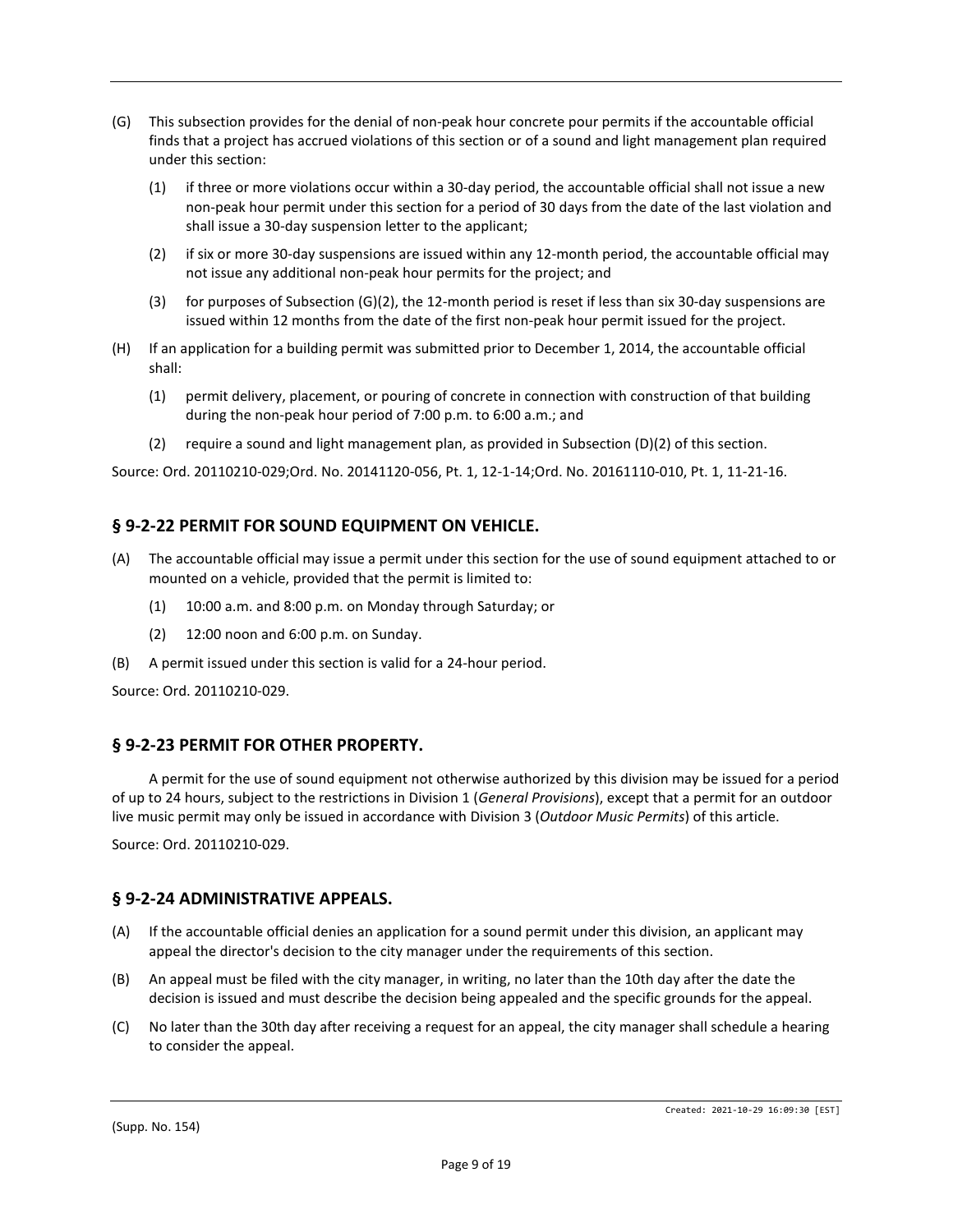(D) The city manager may sustain, reverse, or modify the action appealed. The city manager's decision is final. Source: Ord. 20110210-029.

## *Division 3. Outdoor Music Permits.*

## *Subpart A. General Provisions*

#### **§ 9-2-30 DECIBEL LIMITS FOR OUTDOOR MUSIC.**

- (A) Unless a more restrictive decibel limit is required by a sound impact plan, a condition in an outdoor music venue permit, or by another provision of this code, sound equipment for which a permit has been issued under Subpart B (*Live Music Permits*) may be operated at the following decibel levels:
	- (1) Up to 85 decibels between 10:00 a.m. and:
		- (a) 10:30 p.m. on Sunday through Wednesday;
		- (b) 11:00 p.m. on Thursday; or
		- (c) 12:00 midnight on Friday, Saturday, or the night before New Year's Day.
	- (2) Up to 85 decibels at an outdoor music venue with an occupancy capacity of 600 or fewer people located in the Warehouse District or Sixth Street District, between 10:00 a.m. and 2:00 a.m.
	- (3) Up to 85 decibels during the spring festival season, between 10:00 a.m. and 2:00 a.m.
	- (4) Up to 85 decibels at an outdoor music venue located in the Red River Cultural District, between 10:00 a.m. and:
		- (a) 10:30 p.m. on Sunday through Wednesday;
		- (b) 12:00 midnight on Thursday; or
		- (c) 1:00 a.m. on Friday, Saturday, or the night before New Year's Day.
- (B) In addition to the requirements of Subsection (A) of this section, use of sound equipment at an outdoor music venue is:
	- (1) limited to 70 decibels if the venue is associated with a restaurant (general) use, as prescribed under Section 25-2-808 (*Restaurants and Cocktail Lounges*), and the hours of operation prescribed under Subsection (A) of this section; and
	- (2) subject to the decibel limits prescribed under Section 25-2-583 (*Commercial Recreation (CR) District Regulations*), if located in a commercial recreation district.
- (C) The decibel limits prescribed under this section must be measured with a decibel meter approved by the music office.

Source: Ord. 20110210-029; Ord. 20110303-012; Ord. No.20180426-008, Pt. 3, 5-7-18; Ord. No.20191114-011, Pt. 1, 11-25-19.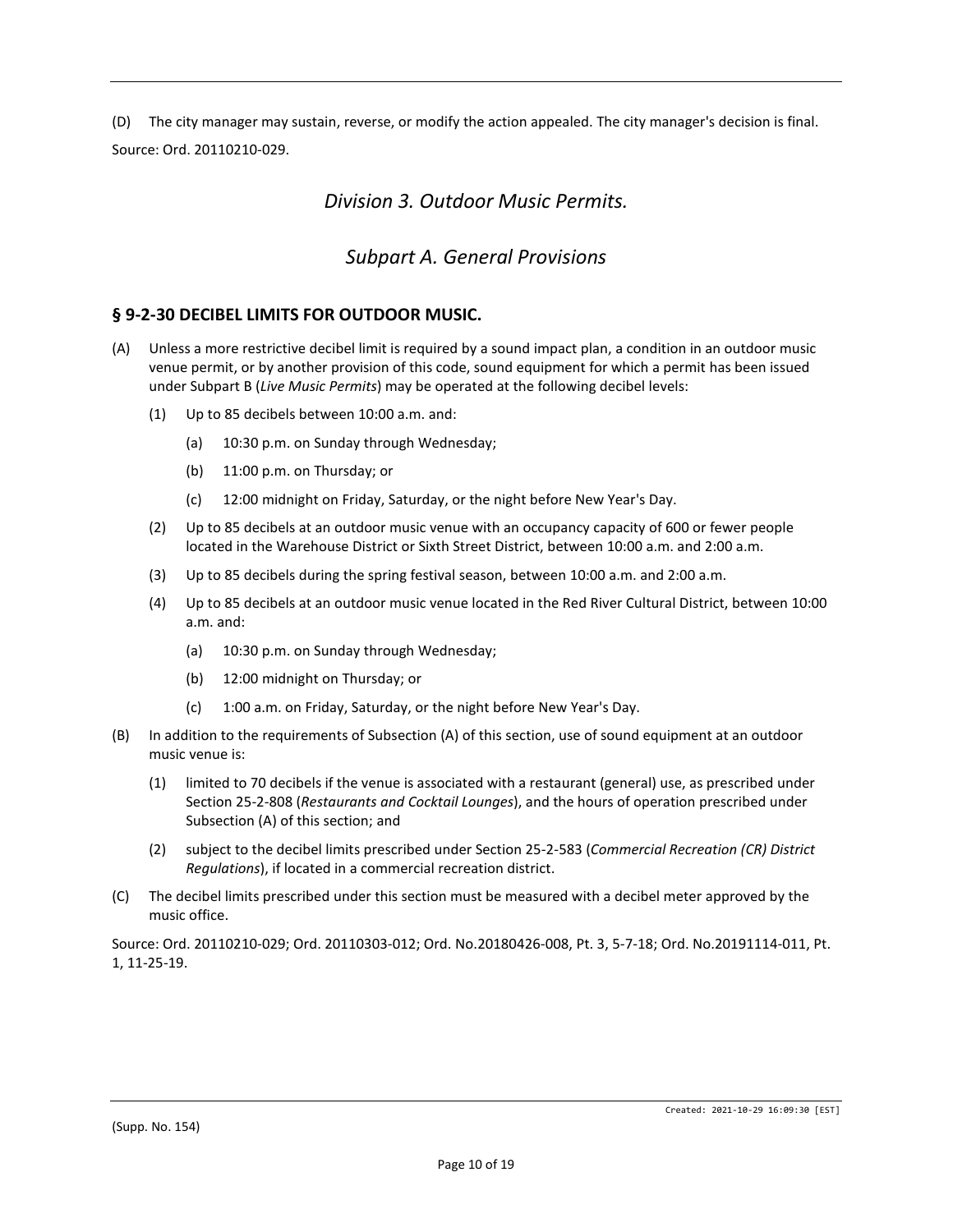### **§ 9-2-31 ADDITIONAL APPLICATION REQUIREMENTS.**

- (A) The accountable official may require additional information, including a certified list of all property owners entitled to notice under Section 9-2-54 (*Notice of Application*) if ownership records are available through an automated database maintained by the county tax appraisal district.
- (B) Within 14 days after notice is provided under Section 9-2-54 (*Notice of Application*), an applicant for an outdoor music permit may voluntarily revise the application to request a permit of shorter duration. A revision under this section does not require additional notice.

Source: Ord. 20110210-029; Ord. 20111215-055; Ord. No.20191114-011, Pt. 3, 11-25-19.

### **§ 9-2-32 NOTICE SIGN REQUIREMENTS FOR LIVE MUSIC PERMITS.**

- (A) The owner or operator of a site or property for which a permit has been issued under Section 9-2-39 (*Permit for an Outdoor Music Venue*) shall prominently post signs that include information required under Subsection (B) of this section.
- (B) The accountable official shall adopt requirements, in accordance with Chapter 1-2 (*Adoption of Rules*), governing the design, placement, and size of signs to be posted at all outdoor music venues. At a minimum, the signs shall specify the following:
	- (1) the name and address of the site or property and the type of live music permit issued;
	- (2) the name and address of the owner or operator of the site or property;
	- (3) the decibel limits for operation of sound equipment at the site or property;
	- (4) the hours during which sound equipment may be used at the site or property;
	- (5) the date on which the permit for the site or property expires; and
	- (6) if applicable, a mobile response code that links to the sound impact plan or temporary event impact plan required in connection with the amplified sound permit.

Source: Ord. 20130822-033;Ord. No. 20141106-021, Pt. 2, 11-17-14; Ord. No.20180510-018, Pt. 6, 5-21-18.

#### **§ 9-2-33 TEMPORARY USE OF SOUND EQUIPMENT.**

- (A) This section applies to the temporary use of sound equipment outdoors at an event that is not subject to City Code Chapter 4-20 (*Special Events*).
- (B) In this section, temporary use of sound equipment outdoors is the use of sound equipment on:
	- (1) any part of a premises that is not fully enclosed by permanent, solid walls, and roof; and
	- (2) four or fewer days during a 30-day period.
- (C) Except as provided in Subsection (J), a person must obtain a permit issued under this section for the temporary use of sound equipment.
- (D) Subject to the restrictions in Article 2, Divisions 1 (*General Provisions*) and 3 (*Outdoor Music Permits*), the accountable official is authorized to issue a sound permit that allows for the temporary use of sound equipment.
- (E) A sound impact plan that complies with Section 4-20-43 (*Sound Equipment for Outdoor Special Event Venues*) is required for a permit issued under this section.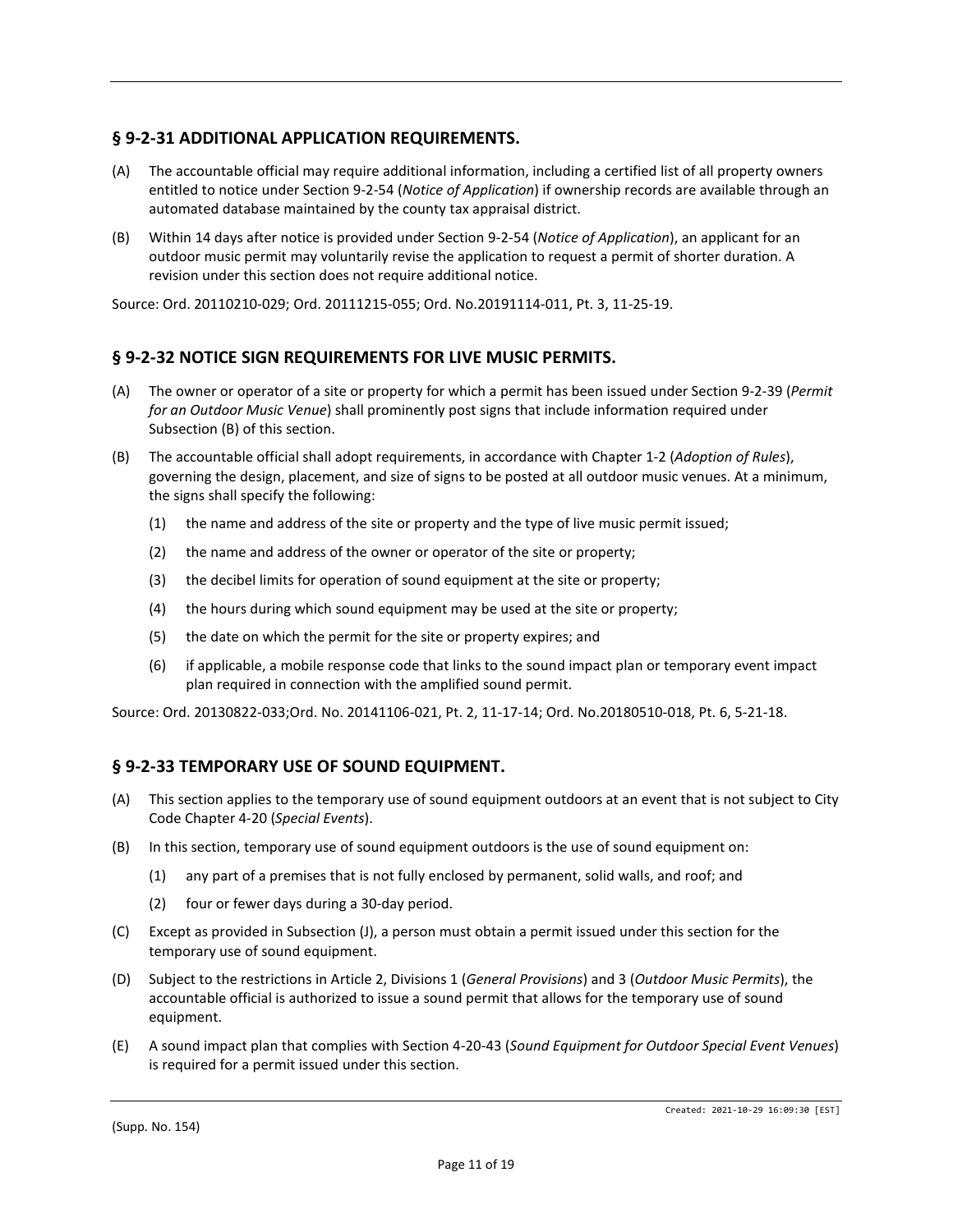- (F) To obtain a permit issued under this section, a person must submit an application that complies with Section 9-2-12 (*Application Requirements*) at least 30 days before the beginning of the event.
- (G) If an application for a temporary sound permit is denied, the applicant may file an appeal that complies with the requirements in Section 4-20-35 (*Appeal of Special Event Application Denial*).
- (H) A permit issued under this section is subject to Section 4-20-61 (*Revocation of Special Event Permit*).
- (I) The maximum number of days a premises may be the subject of a permit described in this section is 19 days per calendar year.
- (J) In lieu of a permit described in this section, an applicant may apply for a permit authorized in Article 2, Division 3 (*Outdoor Music Permits*).

Source: Ord No. 20191114-011 , Pt. 2, 11-25-19.

## *Subpart B. Live Music Permits.*

#### **§ 9-2-35 APPLICABILITY.**

A live music permit is required under this subpart to use sound equipment for outdoor music that involves the amplification of sound from instruments, vocal and instrument microphones, turntables, and digital or analog devices used as part of a performance requiring human operation from song to song.

Source: Ord. 20110210-029.

#### **§§ 9-2-36—9-2-38 RESERVED.**

Editor's note(s)—Ord. No. 20180510-018 , Pt. 5, effective May 21, 2018, repealed §§ 9-2-36—9-2-38, which pertained to types of live music permits; 24-hour live music permit; multi-day special events permit. See Code Comparative Table for complete derivation.

#### **§ 9-2-39 OUTDOOR MUSIC VENUE PERMIT.**

- (A) The accountable official may issue a 1-year permit authorizing the use of sound equipment for outdoor music on an ongoing basis, subject to the requirements of this section and Divisions 1 (*General Provisions*) and 3 (*Outdoor Music Permits*) of this article.
- (B) The accountable official shall provide notice of an application under this section in accordance with Section 9-2-54 (*Notice of Application*).
- (C) A decision by the accountable official to approve or deny a permit under this section may be appealed under Section 9-2-56 (*Administrative Appeal*).

Source: Ord. 20110210-029.

#### **§ 9-2-40 GOOD NEIGHBOR POLICY.**

- (A) The purpose of the Good Neighbor Policy is to maintain the safety, quiet, and cleanliness of the area surrounding an Outdoor Music Venue.
- (B) A permit holder, as a condition of the Outdoor Music Venue permit, must comply with the requirements set forth in the Good Neighbor Policy.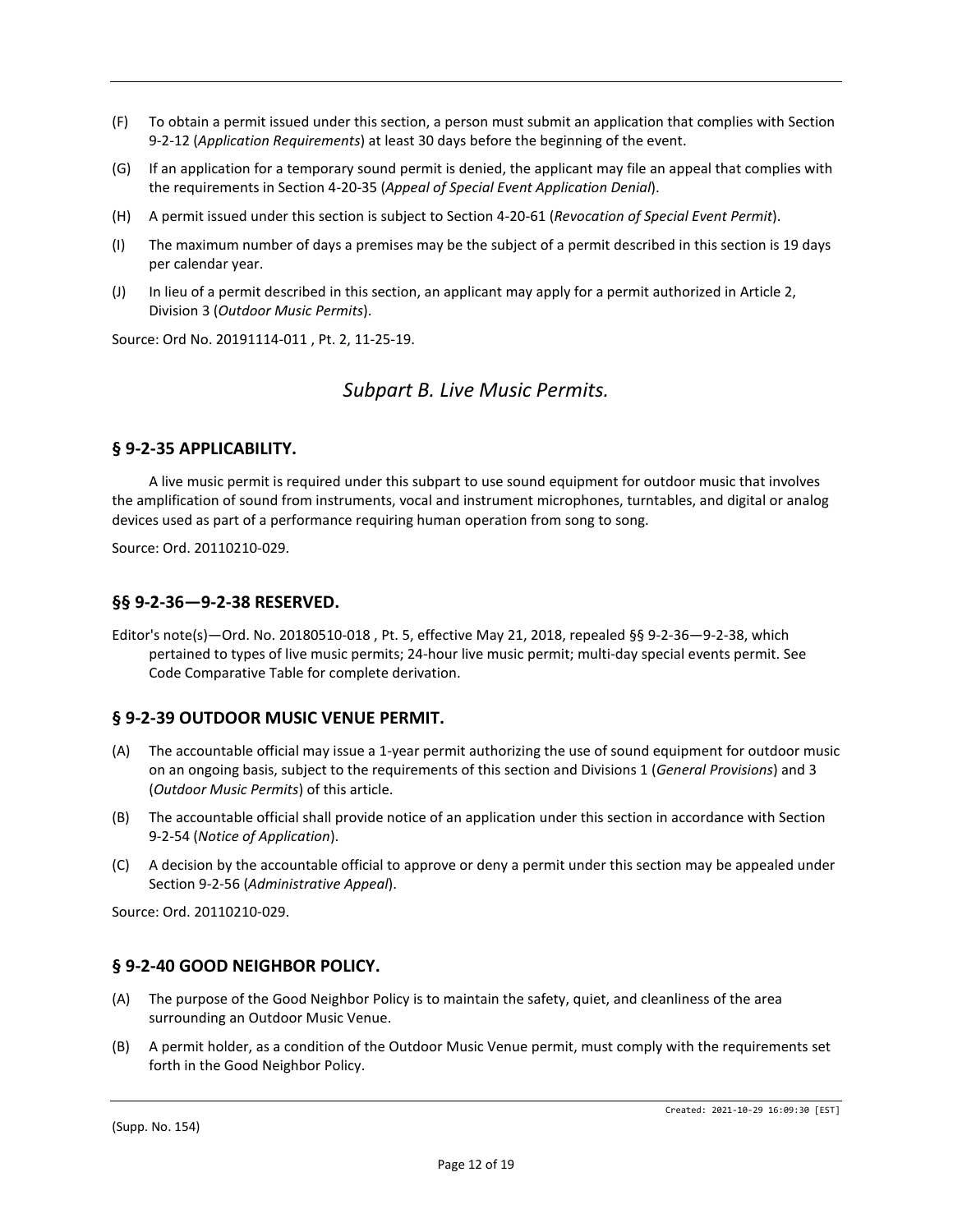(C) The Good Neighbor Policy shall be adopted by rule in accordance with Chapter 1-2 (*Adoption of Rules*). Source: Ord. 20130822-033.

## **§ 9-2-41 SOUND IMPACT PLAN.**

- (A) A sound impact plan is required for a permit issued under Section 9-2-39 (*Permit for an Outdoor Music Venue*).
- (B) The elements of a sound impact plan are:
	- (1) sound-mitigating design features;
	- (2) prescribed decibel levels and hours of operating;
	- (3) availability and use of decibel meters on site;
	- (4) contact information and hours of availability for an individual responsible for sound;
	- (5) location for display of permit; and
	- (6) any other elements required by the accountable official.
- (C) After a permit has been issued, the accountable official may modify a sound impact plan. A sound impact plan may not be modified until a notice of intent to modify the sound impact plan has been provided to the permit holder.

Source: Ord. 20130822-033.

## *Subpart C. Review, Notification, and Appeal.*

## **§ 9-2-50 MUSIC OFFICE REVIEW.**

- (A) Within three days of receiving an application for an outdoor music venue permit under Section 9-2-39 (*Outdoor Music Venue Permit*), the accountable official must forward the application to the music office for review under this section.
- (B) After receiving an application from the accountable official under Subsection (A) of this section, the music office shall conduct an appropriate level of investigation based on the type of permit sought and its potential impacts to the surrounding community. The investigation may include on-site inspections and sound measurements, discussions with nearby residents and business owners, and any additional research relevant to assessing potential impacts. For an event on city parkland for which review is required under Section 8-1- 41 (*Use of Sound Equipment*), the music office shall coordinate its review and investigation with the director of the Parks and Recreation Department.
- (C) After conducting an investigation under Subsection (B) of this section, the music office shall prepare a report recommending approval or denial of the application and any appropriate conditions and restrictions. If necessary to protect public health and safety, the music office may recommend heightened restrictions for one or more of the following that exceed the standards required under Section 9-2-30 (*Decibel Limits for Outdoor Music*) or other provisions of this chapter:
	- (1) limits on attendance and capacity;
	- (2) decibel limits, which may include a requirement to use C-weighting in addition to standard decibel measurements; and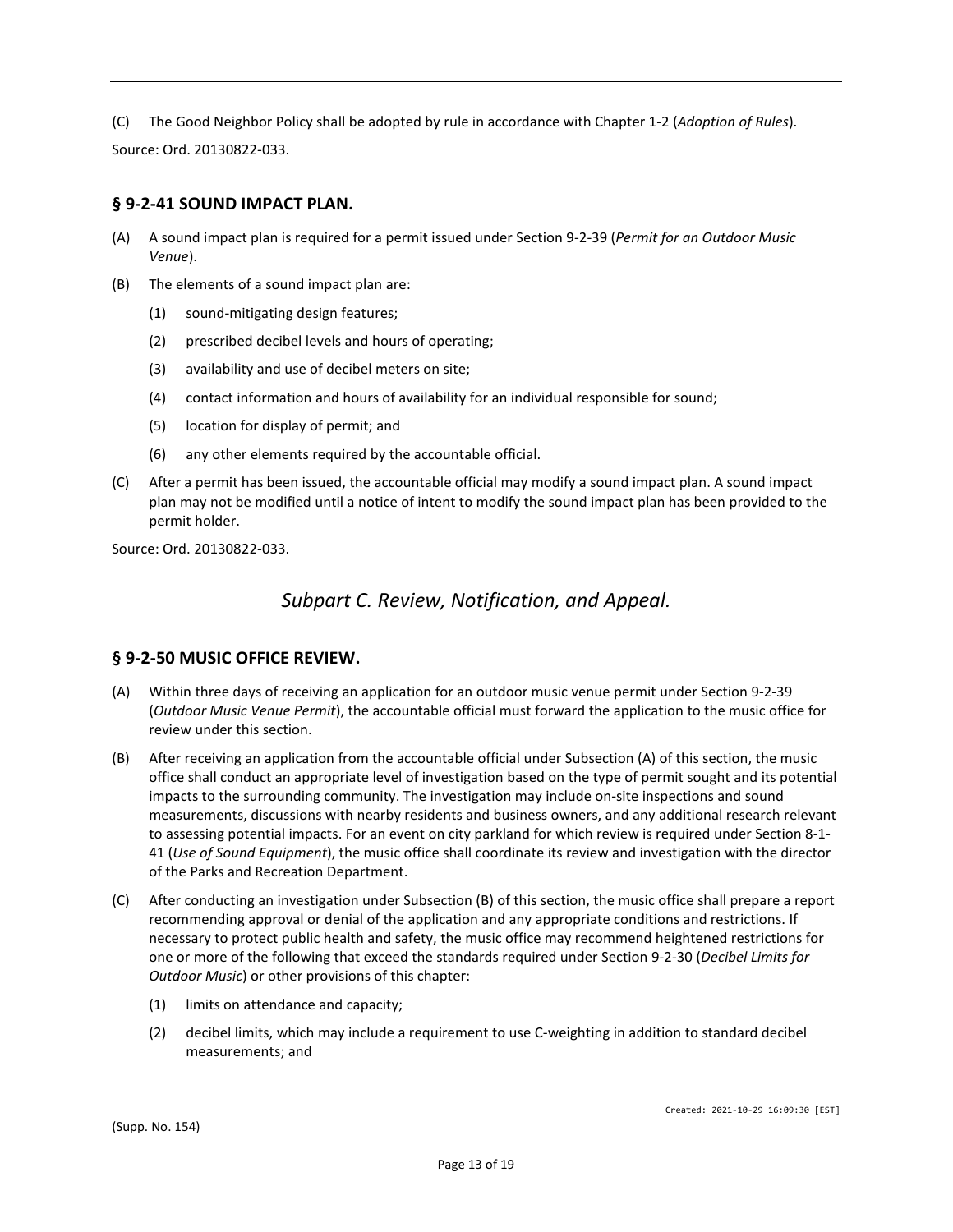- (3) hours of operation.
- (D) The music office shall base its report under Subsection (C) of this section on the following factors:
	- (1) suitability of the site for outdoor music based on topography and proximity to existing and future residential, commercial, and civic uses;
	- (2) size and capacity of the site or venue covered by the permit;
	- (3) sound-mitigating design features proposed in the application, including building design, stage construction and orientation, buffering, size, location, and orientation of speakers;
	- (4) restrictions on decibel levels or hours of operation proposed by the applicant, if any, beyond those required by this chapter for the permit sought;
	- (5) ownership and operation of decibel meters;
	- (6) availability of a responsible party, as defined in Section 9-2-1 (*Definitions*), to attend and monitor outdoor music events;
	- (7) potential for additional sound mitigation; and
	- (8) history of noise complaints and violations at the site, as verified by the chief of police or the accountable official.

Source: Ord. 20110210-029;Ord. No. 20141106-021, Pt. 3, 11-17-14;Ord. No. 20141106-022, Pt. 2, 11-17-14; Ord. No.20180510-018, Pt. 6, 5-21-18.

### **§§ 9-2-51, 9-2-52 RESERVED.**

Editor's note(s)—Ord. No. 20180510-018 , Pt. 5, effective May 21, 2018, repealed §§ 9-2-51, 9-2-52, which pertained to additional review for temporary events and temporary event impact plan. See Code Comparative Table for complete derivation.

#### **§ 9-2-53 DECISION ON APPLICATION.**

- (A) The accountable official shall approve an application under Section 9-2-39 (*Outdoor Music Venue Permit*) if:
	- (1) the accountable official finds that the conditions included in the sound impact plan or other recommendation of the music office are sufficient to:
		- (a) mitigate adverse impacts of the proposed venue on adjacent residential, commercial, and civic uses; and
		- (b) protect the health and safety of residents living in areas adjacent to the proposed venue.
- (B) If the accountable official finds that an application does not meet the requirements in Subsection (A) of this section, the accountable official shall:
	- (1) request that the music office reconsider its recommendation to include additional restrictions;
	- (2) approve the application subject to additional conditions and restrictions that the accountable official determines are sufficient to meet the requirements in Subsection (B) of this section; or
	- (3) deny the application.
- (C) The accountable official may not deny an initial permit for an outdoor music venue located within the footprint of a restaurant (general) use under Section 25-2-808 (*Restaurants and Cocktail Lounges*), but the accountable official may: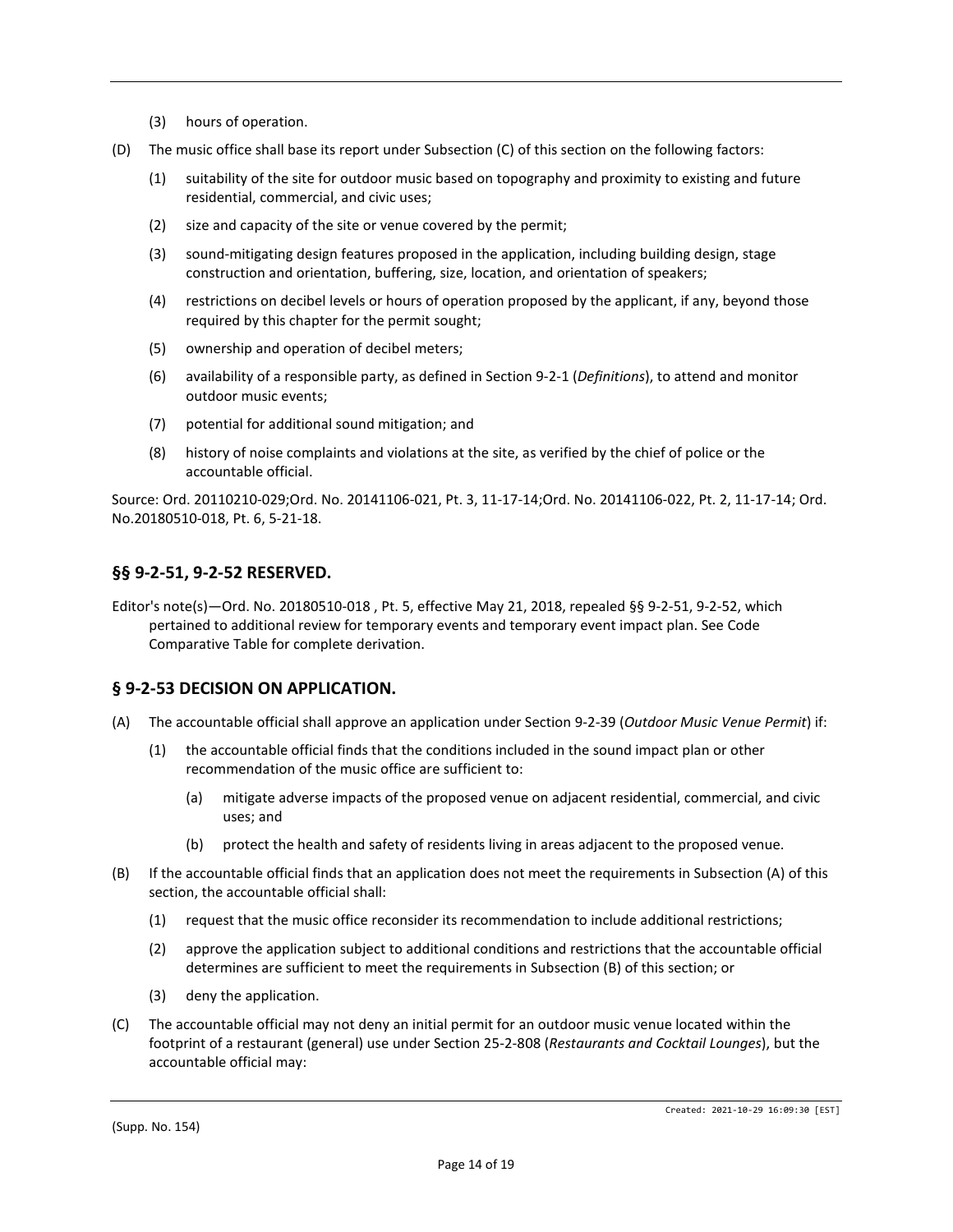- $(1)$  impose conditions on the permit, as provided in Subsection  $(B)(2)$  of this section; and
- (2) deny an application to renew the permit under Section 9-2-62 (*Denial of Permit for Repeated Offenses*) based on repeated violation of applicable decibel limits.
- (D) A decision under this section must:
	- (1) be in writing;
	- (2) describe conditions of approval, including requirements of the temporary event impact plan; or
	- (3) be mailed to the applicant and any interested party within three days after the decision is issued, per the requirements of Section 9-2-54 (*Notice of Application*).
- (E) The accountable official may not issue a decision under this section earlier than the 14th day after the date that notice of the application is provided under Section 9-2-54 (*Notice of Application*).

Source: Ord. 20110210-029; Ord. 20121018-024; Ord. No.20191114-011, Pt. 4, 11-25-19.

#### **§ 9-2-54 NOTICE OF APPLICATION.**

- (A) Not later than the 14th day after receiving an application under Section 9-2-39 (*Permit for an Outdoor Music Venue*), the accountable official shall provide notice of the application under this section.
- (B) Except as provided in Subsection (C) of this section, the accountable official shall mail notice to:
	- (a) the applicant;
	- (b) notice owner of a single-family use located within 600 feet of the site or property included in the application;
	- (c) notice owner of a multi-family use located adjacent to the site or property included in the application; and
	- (d) registered neighborhood organizations whose declared boundaries are within 600 feet of the site or property included in the application.
- (C) If the application is for renewal of an existing permit under Section 9-2-39 (*Outdoor Music Venue Permit*), the accountable official shall mail notice to:
	- (1) the applicant;
	- (2) notice owner of a single-family use located within 600 feet of the property; and
	- (3) registered neighborhood organizations whose declared boundaries are within 600 feet of the site or property included in the application.
- (D) Notice required under this section must:
	- (1) describe the general nature of the application;
	- (2) identify the applicant and the location of the site or property included in the application;
	- (3) describe:
		- (a) the venue and duration of proposed events;
		- (b) the size of the venue and anticipated attendance; and
		- (c) whether the sale or consumption of alcohol will be allowed at the event;
	- (4) provide contact information for the accountable official and the music office;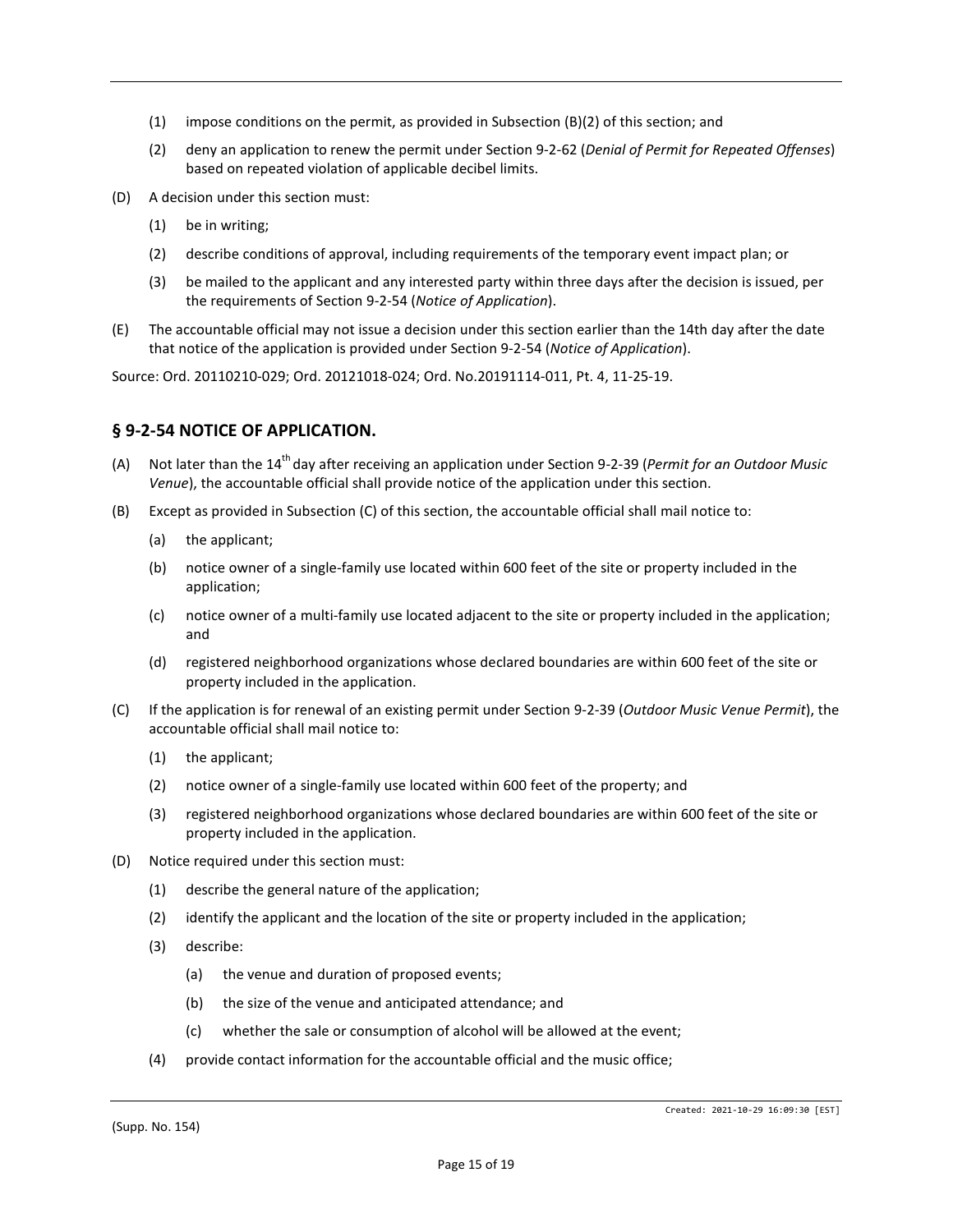- (5) state the earliest date that a decision on the application may be made; and
- (6) describe the requirements for becoming an interested party and for appealing a decision on the application.
- (E) Notice required under this section is effective on the date a letter is deposited in a depository of the U.S. Post Office, postage paid, and addressed to:
	- (1) an applicant, by mailing notice to the property owner or agent at the address shown on the application or on a written change of address form filed with the responsible director or building official;
	- (2) a notice owner of real property, by mailing notice to the owner shown on the records of the county tax appraisal district;
	- (3) a record owner of real property, by mailing notice to the owner at the street address of the property or, if the property does not have a street address, to the return address shown on the deed; and
	- (4) a neighborhood or environmental organization, by mailing notice to the agent or officer of the organization at the mailing address specified in the City's community registry.
- (F) Notice by hand delivery may be substituted for notice by mail if the addressee provides a receipt of delivery.
- (G) The accountable official shall forward notice provided under this section to appropriate City staff, including but not limited to the Austin Police Department, Special Events Unit; Transportation Department, Right of Way Management Division; and Austin Fire Department, Fire Marshall.

Source: Ord. 20110210-029; Ord. 20111215-055; Ord. No.20180510-018, Pt. 6, 5-21-18.

#### **§ 9-2-55 INTERESTED PARTIES.**

- (A) Except as provided in Subsection (B), a person is an interested party for an application requiring notice under Section 9-2-54 (*Notice of Application*) if the person:
	- (1) is the applicant or the record owner of property for which the permit is sought; or
	- (2) communicates an interest in the application and is:
		- (a) an individual entitled to notice under Section 9-2-54 (*Notice of Application*); or
		- (b) a representative of a neighborhood organization entitled to notice under Section 9-2-54 (*Notice of Application*).
- (B) A person communicates an interest in a proposed outdoor music venue for purposes of Subsection (A)(2) of this section by communicating his or her concerns, in writing or by phone, to the accountable official. The communication must:
	- (1) generally identify the issues of concern;
	- (2) include the person's name, telephone number, and mailing address;
	- (3) be delivered before the earliest date on which action on the application may occur under Subsection 9- 2-53(G) (*Decision on Application*); and
	- (4) if the communication is by telephone, be confirmed in writing not later than seven days after the earliest date that a decision on the application can be made under Subsection 9-2-53(G) (*Decision on Application*).

Source: Ord. 20110210-029; Ord. 20121018-024.

(Supp. No. 154)

Created: 2021-10-29 16:09:30 [EST]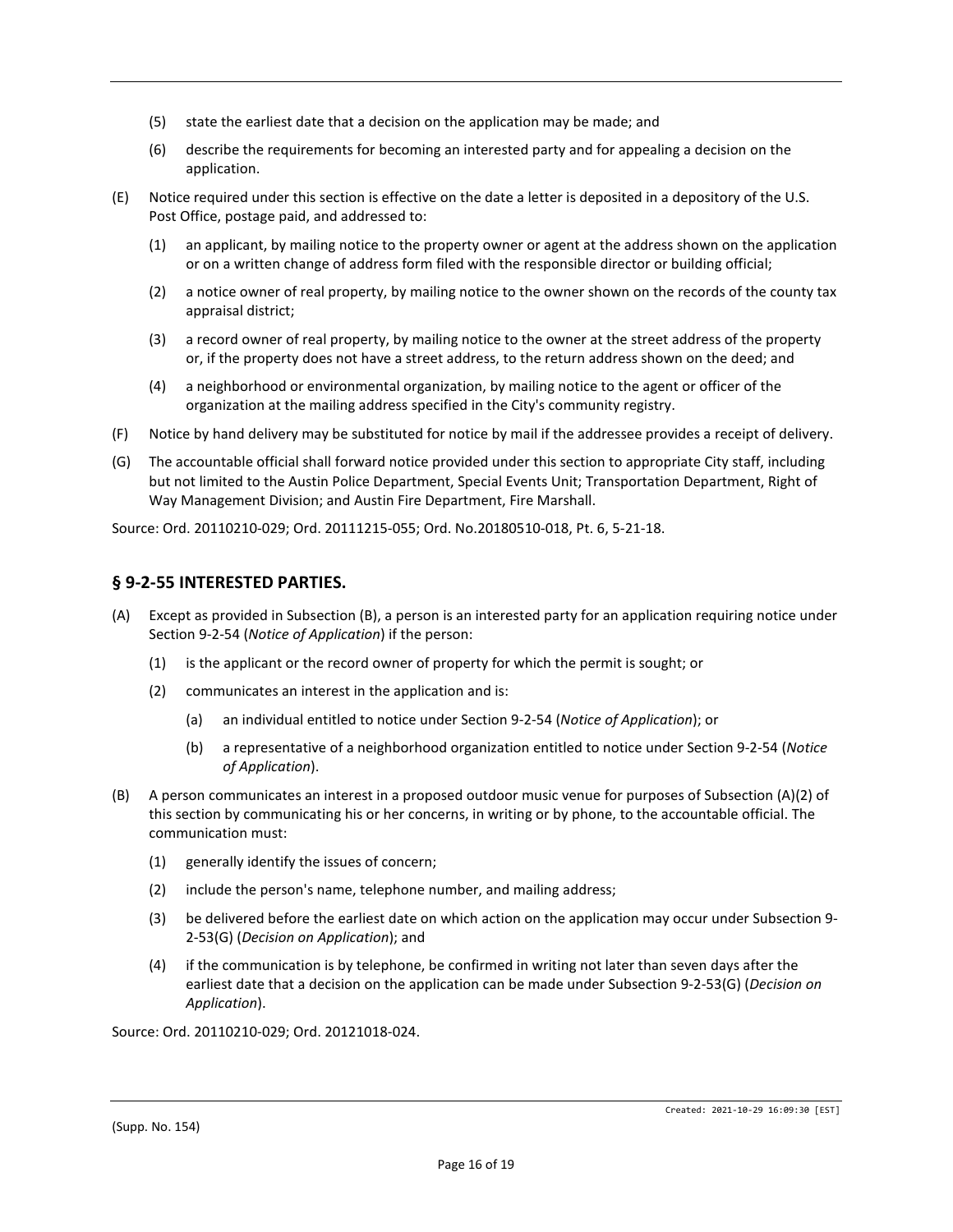### **§ 9-2-56 ADMINISTRATIVE APPEAL.**

- (A) Except as provided in Subsection (E) of this section, an interested party may appeal a decision by the accountable official on an application for a permit under Section 9-2-39 (*Permit for an Outdoor Music Venue*).
- (B) An appeal under this section must be filed with the accountable official, in writing, no later than the 14th day after the date the decision is issued and must describe the decision being appealed and the specific grounds for the appeal.
- (C) Unless otherwise agreed to by the parties, a public hearing on an appeal shall be held at the earliest council meeting for which notice of the hearing can be timely provided.
- (D) At any time prior to an appeal hearing, the accountable official may revise a permit to include conditions agreed to by the parties that are within the scope of the accountable official's authority under this chapter.
- (E) In deciding an appeal, the city council may uphold, reverse, or modify a decision of the accountable official, including the requirements and conditions of a multi-day special event permit.
- (F) A neighborhood organization may not appeal a decision to approve a permit for property located within the following boundaries:
	- (1) Eastern boundary: I-35;
	- (2) Southern boundary: the northern shore of Lady Bird Lake;
	- (3) Western boundary: north along the eastern shore of Shoal Creek, north along West Avenue to 7th Street, east along 7th Street to Lavaca Boulevard, north along Lavaca Boulevard to 11th Street; and
	- (4) Northern boundary: 11th Street.

Source: Ord. 20110210-029; Ord. No.20180510-018, Pt. 6, 5-21-18.

#### **§ 9-2-57 DENIAL OF PERMIT FOR REPEAT OFFENSES.**

- (A) The accountable official may refuse to issue a permit to an applicant or to renew an existing permit if:
	- (1) The permit holder is convicted of more than two violations of a permit issued under this chapter; or
	- (2) The property where the sound equipment will be used is the location of more than two violations of a permit issued under this chapter.
- (B) The accountable official may not issue a permit to an applicant if the accountable official or, after an appeal, the city council, revoked a prior permit issued under this chapter in the preceding six months.

Source: Ord. 20130822-033.

# *ARTICLE 3. PENALTIES AND ENFORCEMENT.*

#### **§ 9-2-61 OFFENSES.**

- (A) A person commits an offense if the person makes noise or uses sound equipment in violation of a provision of this chapter or a sound impact plan or temporary event impact plan required under this chapter.
- (B) An offense under this chapter is a Class C misdemeanor, punishable by a fine up to \$500.
- (C) A culpable mental state is not required for the commission of an offense under this chapter.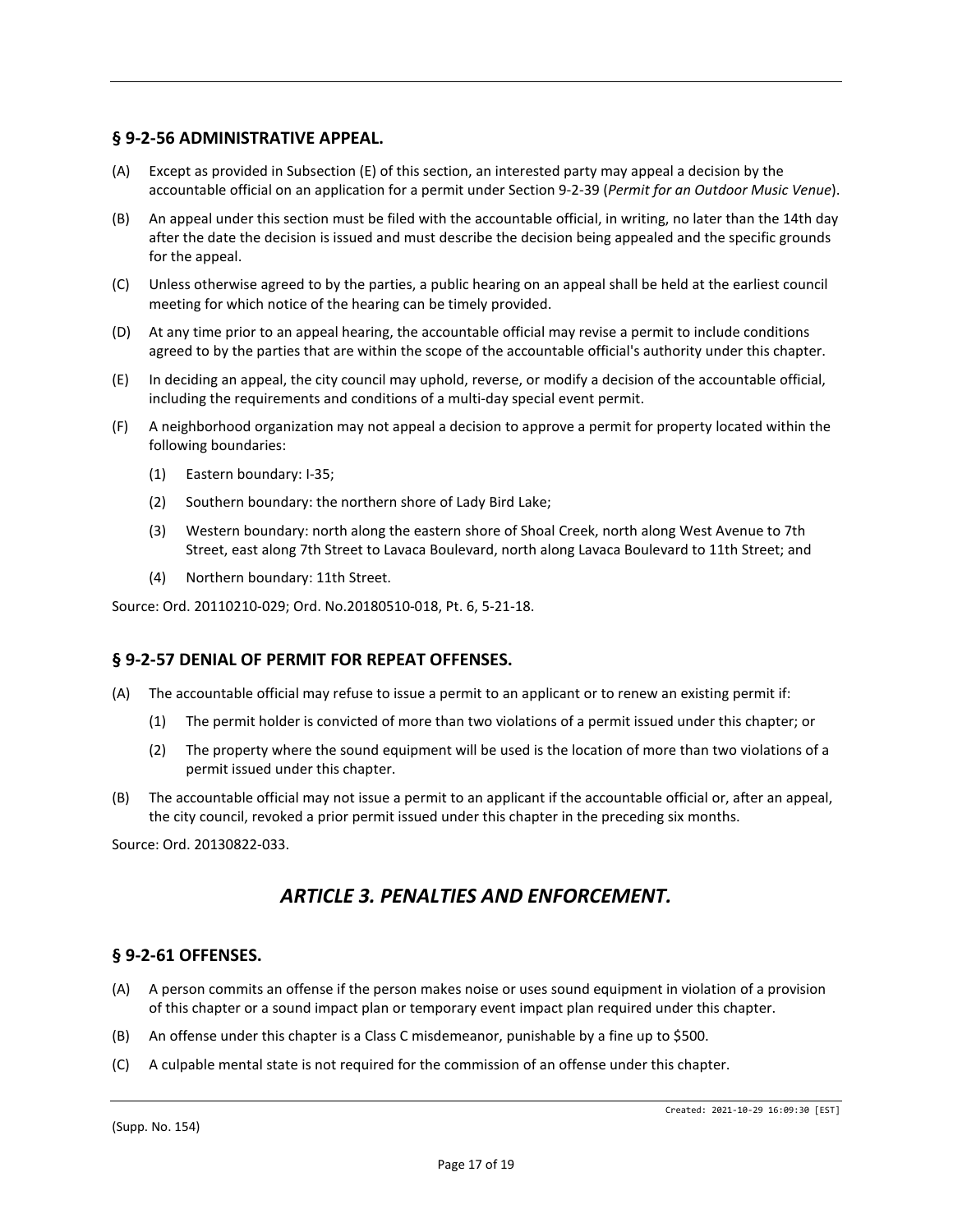- (D) Each occurrence of a violation of this chapter is a separate offense.
- (E) A violation of this chapter is a nuisance. The prosecution of an offense under this chapter does not limit the City's right to abate the nuisance, including the use of injunctive relief.

Source: Ord. 20130822-033;Ord. No. 20141106-021, Pt. 5, 11-17-14.

#### **§ 9-2-62 ENFORCEMENT POLICIES.**

The police chief may adopt enforcement policies to measure sound levels under this chapter in accordance with Chapter 1-2 (*Adoption of Rules*).

Source: Ord. 20130822-033.

#### **§ 9-2-63 SUSPENSION OF A PERMIT.**

(A) The accountable official may suspend a permit if the official determines that:

- (1) the permit was issued in error; or
- (2) at least four documented violations of the Sound Impact Plan have occurred within a 45-day period.
- (B) A suspension is effective for up to two weeks.

Source: Ord. 20130822-033; Ord. No.20180510-018, Pt. 6, 5-21-18.

#### **§ 9-2-64 REVOCATION OF A PERMIT.**

- (A) The accountable official may immediately revoke a permit issued pursuant to Section 9-2-39 (*Permit for an Outdoor Music Venue*) that has been suspended if the accountable official determines that Sound Impact Plan has been violated:
	- (1) during the suspension; or
	- (2) within six months after the end of the suspension.
- (B) A permit holder may appeal a revocation not later than 10 calendar days after the date of the revocation.
- (C) A notice of appeal must be on a form prescribed by the accountable official and must include:
	- (1) the name, address, and telephone number of the appellant;
	- (2) the name, address, and telephone number of the venue; and
	- (3) the reasons the appellant believes the decision does not comply with the requirements of this chapter.
- (D) The city council shall hear the appeal at the next available scheduled meeting following seven days after the receipt of the notice of appeal.
- (E) A revocation order remains in effect during the pendency of an appeal under this section.

Source: Ord. 20130822-033; Ord. No.20180510-018, Pt. 6, 5-21-18.

#### **§ 9-2-65 NOTICE OF INTENT TO SUSPEND A PERMIT.**

(A) The accountable official may give notice to the permit holder of the official's intent to suspend a permit issued under Section 9-2-39 (*Permit for an Outdoor Music Venue*).